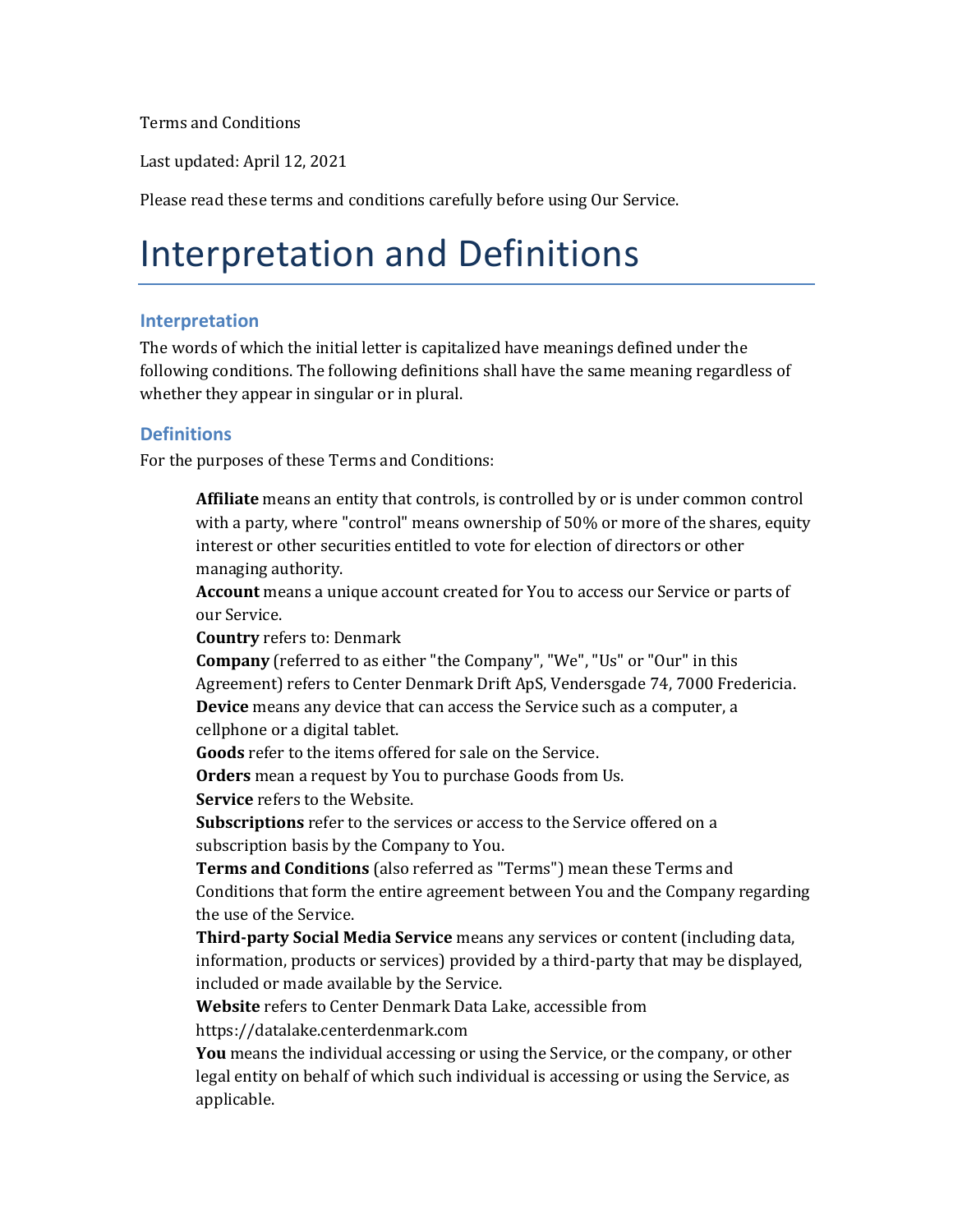## Acknowledgment

These are the Terms and Conditions governing the use of this Service and the agreement that operates between You and the Company. These Terms and Conditions set out the rights and obligations of all users regarding the use of the Service.

Your access to and use of the Service is conditioned on Your acceptance of and compliance with these Terms and Conditions. These Terms and Conditions apply to all visitors, users and others who access or use the Service.

By accessing or using the Service You agree to be bound by these Terms and Conditions. If You disagree with any part of these Terms and Conditions then You may not access the Service.

You represent that you are over the age of 18. The Company does not permit those under 18 to use the Service.

## The Service

### **Contents**

Access through The Service provides You with data from collaboration partners in different categories: **Landing zone** (raw data ingested from the different data sources.), **Work Zone** (where authorized users, e.g., researchers, make new derived datasets by processing existing datasets since they have read-write access to.) and **Gold Zone** (Cleansed and integrated data, accessible by authorized partners on the gold directory). Access to a specific data set depends fully on the partnership You have with The Company and collaboration partners.

### **Local admin**

If You act as a representative for an organization in the partnership with The Company, You may be provided with administrative capabilities to manage the user group within your organization. This management will happen through the Self-Service Portal, where you can manage users (Add/remove).

### **Self-Service Portal**

As you log in to The Website for the first time, you will be prompted to change your password. This procedure will help to ensure that your password is secure.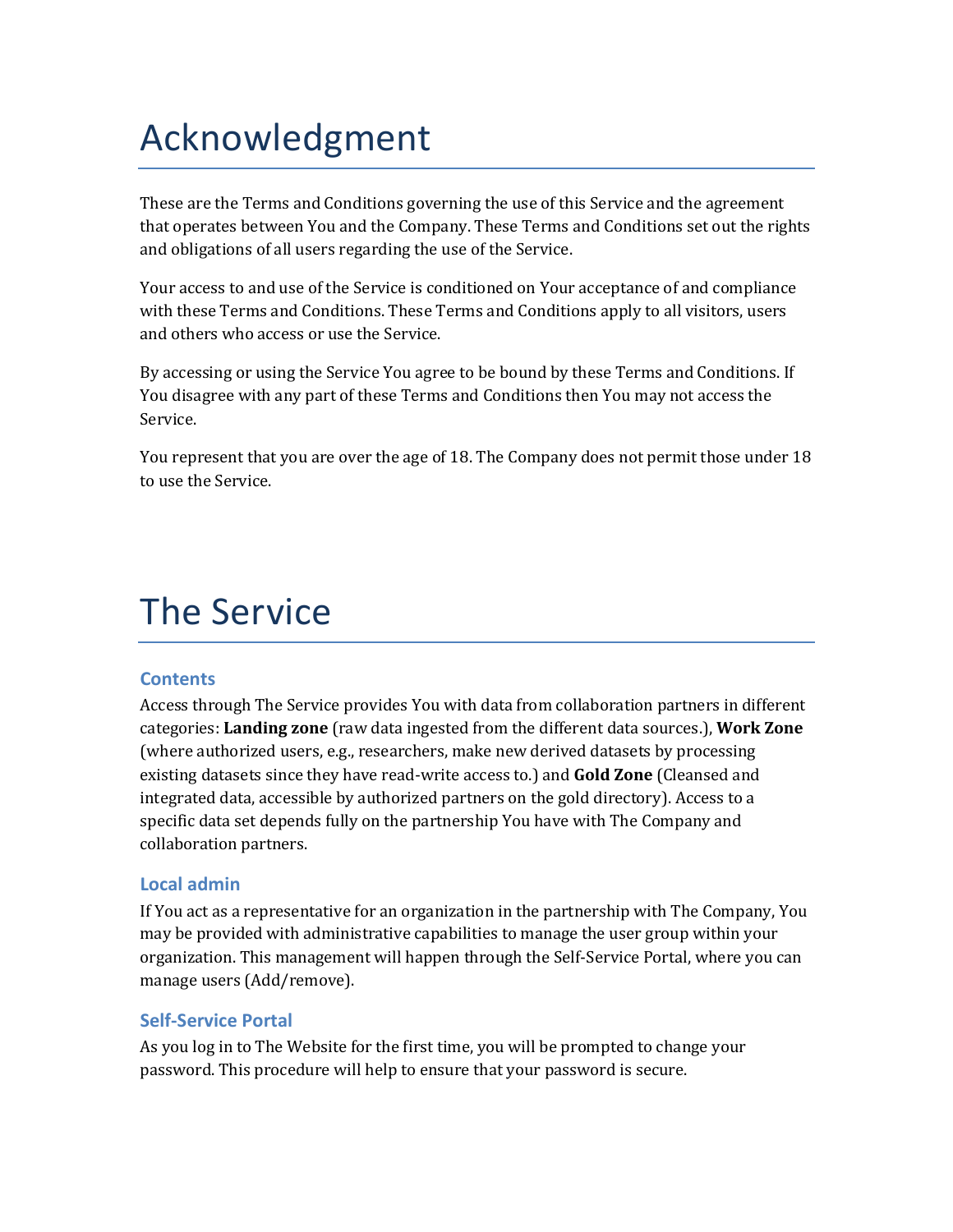At The Website you will be provided with links to the Zeppelin environment; a Web-based notebook that enables data-driven, interactive data analytics and collaborative documents with SQL, Scala and more. For more information about the Zeppelin environment – documentation, access to fora and more can be found at [: http://zeppelin.apache.org/.](http://zeppelin.apache.org/) Notebooks that provide walkthrough of the Hadoop Filesystem (HDFS) and the file structure of the data provided to You will also be available. The Zeppelin environment is the primary data analytics platform of The Company and its collaboration partners.

## Subscriptions

### **Subscription period**

The Service or some parts of the Service are available only with a paid Subscription. You will be billed in advance on a recurring and periodic basis (such as daily, weekly, monthly or annually), depending on the type of Subscription plan you select when purchasing the Subscription.

At the end of each period, Your Subscription will automatically renew under the exact same conditions unless You cancel it or the Company cancels it.

### **Subscription cancellations**

You may cancel Your Subscription renewal either through Your Account settings page or by contacting the Company. You will not receive a refund for the fees You already paid for Your current Subscription period and You will be able to access the Service until the end of Your current Subscription period.

### **Billing**

You shall provide the Company with accurate and complete billing information including full name, address, zip code, telephone number, and a valid payment method information.

Should automatic billing fail to occur for any reason, the Company will issue an electronic invoice indicating that you must proceed manually, within a certain deadline date, with the full payment corresponding to the billing period as indicated on the invoice.

### **Fee Changes+**

The Company, in its sole discretion and at any time, may modify the Subscription fees. Any Subscription fee change will become effective at the end of the then-current Subscription period.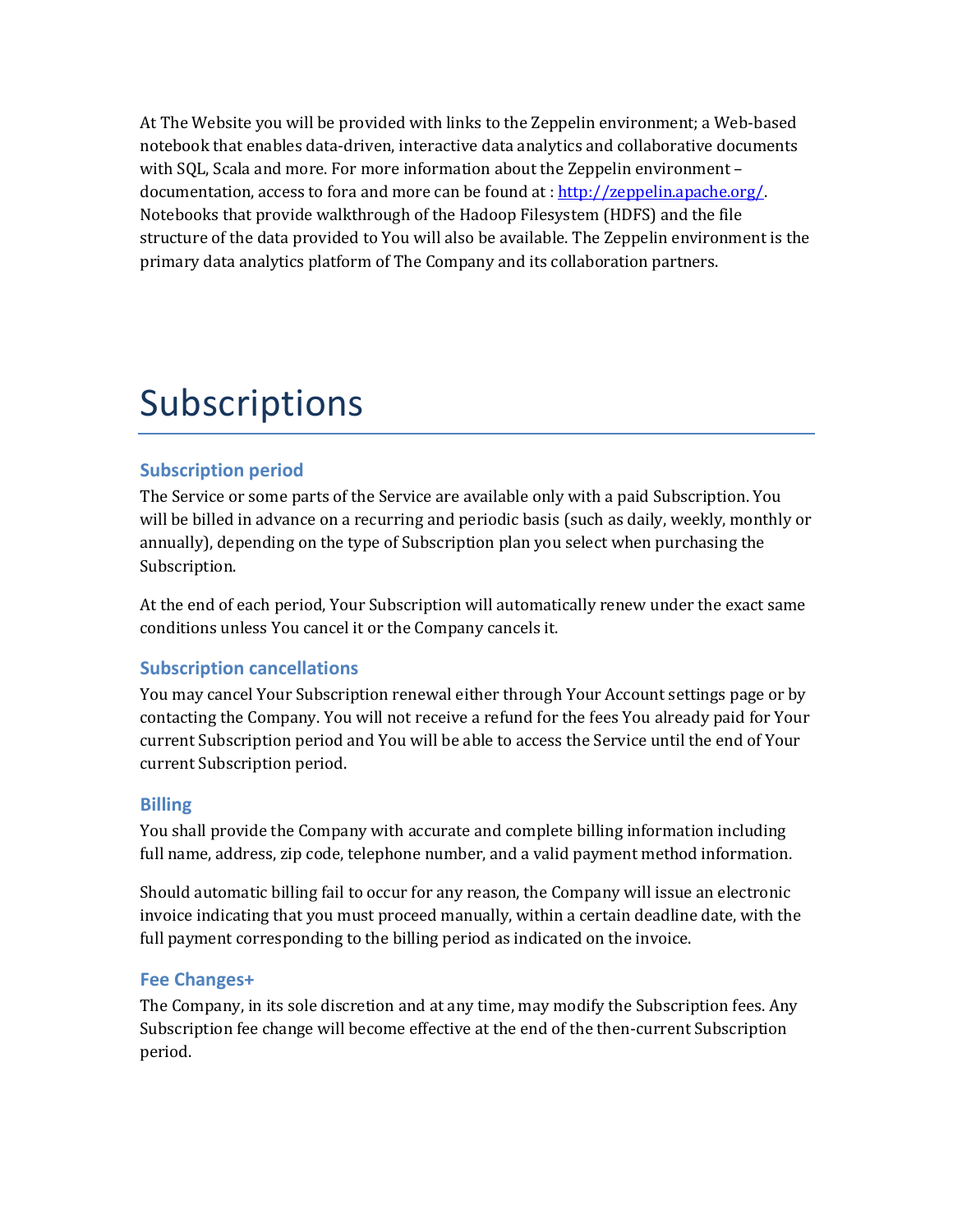The Company will provide You with reasonable prior notice of any change in Subscription fees to give You an opportunity to terminate Your Subscription before such change becomes effective.

Your continued use of the Service after the Subscription fee change comes into effect constitutes Your agreement to pay the modified Subscription fee amount.

### **Refunds**

Except when required by law, paid Subscription fees are non-refundable.

Certain refund requests for Subscriptions may be considered by the Company on a case-bycase basis and granted at the sole discretion of the Company.

## User Accounts

When You create an account with Us, You must provide Us information that is accurate, complete, and current at all times. Failure to do so constitutes a breach of the Terms, which may result in immediate termination of Your account on Our Service.

You are responsible for safeguarding the password that You use to access the Service and for any activities or actions under Your password, whether Your password is with Our Service or a Third-Party Social Media Service.

You agree not to disclose Your password to any third party. You must notify Us immediately upon becoming aware of any breach of security or unauthorized use of Your account.

You may not use as a username the name of another person or entity or that is not lawfully available for use, a name or trademark that is subject to any rights of another person or entity other than You without appropriate authorization, or a name that is otherwise offensive, vulgar or obscene.

# Logging

By access to Our Service, You accept that The Company will monitor and keep logs about access with the purpose of preventing misconduct and misuse of Our Service. Any information regarded as personally identifiable data will be safely stored for a period of 12 months adding 1 month backup, after which it will be deleted.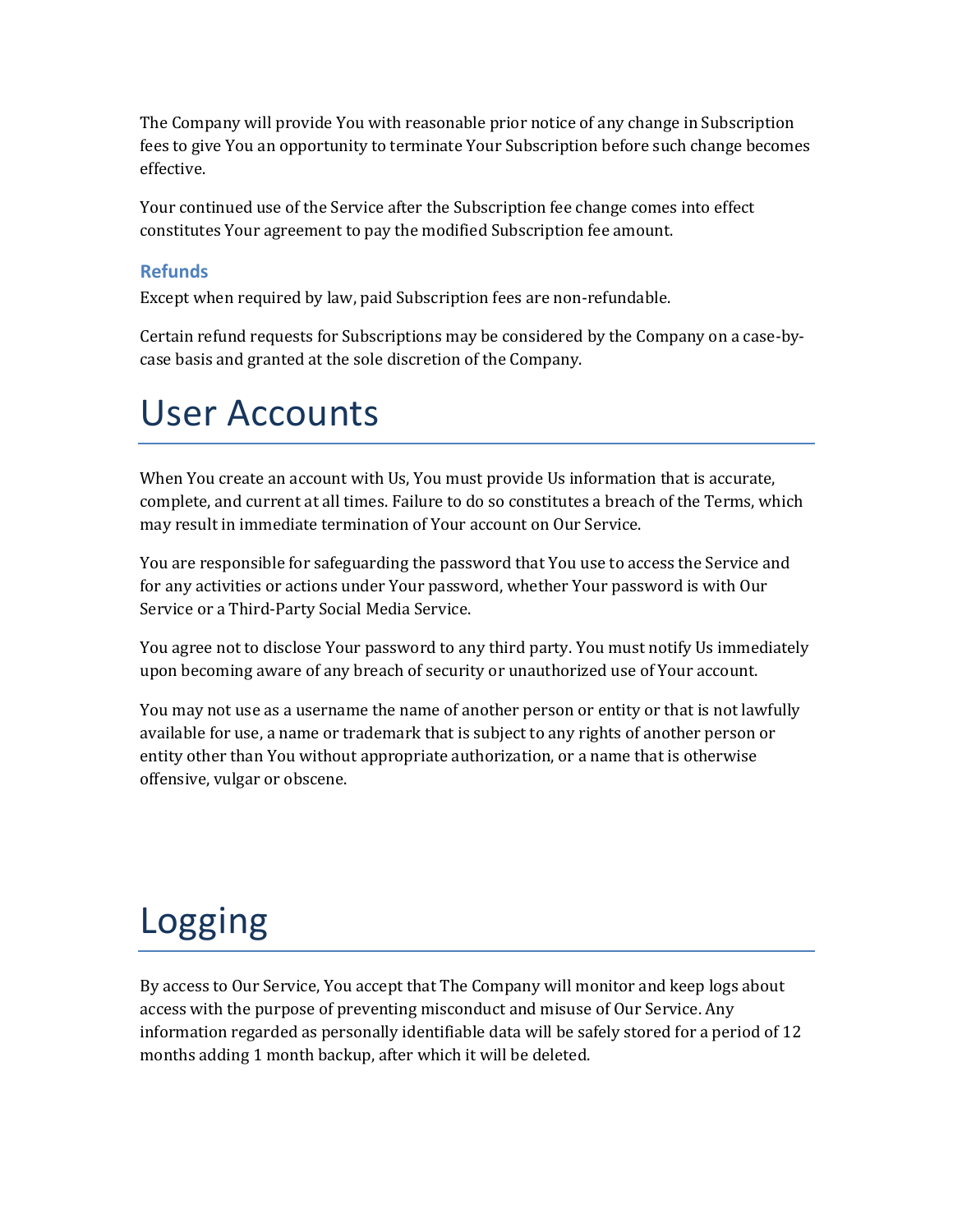The Company is logging digital footprint in accordance with GDPR art. 6 par. 1 litra f. The handling of Your personally identifiable data is done with the intent of uncovering misconduct of Our Service. Information is being stored for a period of 12 months adding 1 month of backup.

You have the right to insight, confirmation, deletion, objection, and data portability with respect to the GDPR legislation.

You have the right to complain about the treatment of personally identifiable data to Danish Data Protection Agency.

The Company is the sole data controller.

## Links to Other Websites

Our Service may contain links to third-party web sites or services that are not owned or controlled by the Company.

The Company has no control over, and assumes no responsibility for, the content, privacy policies, or practices of any third party web sites or services. You further acknowledge and agree that the Company shall not be responsible or liable, directly or indirectly, for any damage or loss caused or alleged to be caused by or in connection with the use of or reliance on any such content, goods or services available on or through any such web sites or services.

We strongly advise You to read the terms and conditions and privacy policies of any thirdparty web sites or services that You visit.

## **Termination**

We may terminate or suspend Your Account immediately, without prior notice or liability, for any reason whatsoever, including without limitation if You breach these Terms and Conditions.

Upon termination, Your right to use the Service will cease immediately.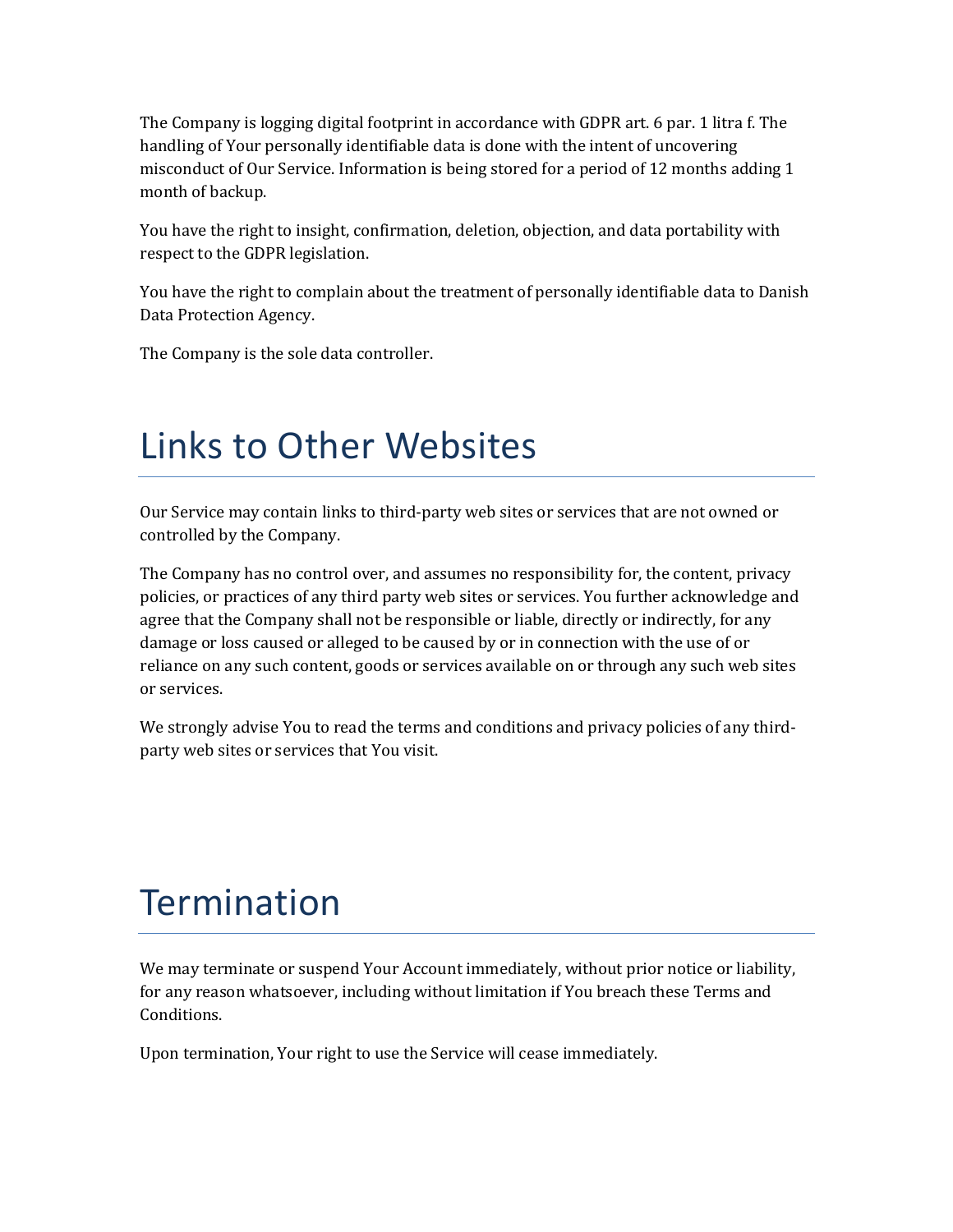If You wish to terminate the use of and access to Our service, you are required to contact the Company in writing at the contact information provided in this document within three months prior to an upcoming Subscription period.

# Limitation of Liability

Notwithstanding any damages that You might incur, the entire liability of the Company and any of its suppliers under any provision of this Terms and Your exclusive remedy for all of the foregoing shall be limited to the amount actually paid by You through the Service.

To the maximum extent permitted by applicable law, in no event shall the Company or its suppliers be liable for any special, incidental, indirect, or consequential damages whatsoever (including, but not limited to, damages for loss of profits, loss of data or other information, for business interruption, for personal injury, loss of privacy arising out of or in any way related to the use of or inability to use the Service, third-party software and/or third-party hardware used with the Service, or otherwise in connection with any provision of this Terms), even if the Company or any supplier has been advised of the possibility of such damages and even if the remedy fails of its essential purpose.

## "AS IS" and "AS AVAILABLE" Disclaimer

The Service is provided to You "AS IS" and "AS AVAILABLE" and with all faults and defects without warranty of any kind. To the maximum extent permitted under applicable law, the Company, on its own behalf and on behalf of its Affiliates and its and their respective licensors and service providers, expressly disclaims all warranties, whether express, implied, statutory or otherwise, with respect to the Service, including all implied warranties of merchantability, fitness for a particular purpose, title and non-infringement, and warranties that may arise out of course of dealing, course of performance, usage or trade practice. Without limitation to the foregoing, the Company provides no warranty or undertaking, and makes no representation of any kind that the Service will meet Your requirements, achieve any intended results, be compatible or work with any other software, applications, systems or services, operate without interruption, meet any performance or reliability standards or be error free or that any errors or defects can or will be corrected.

Without limiting the foregoing, neither the Company nor any of the company's provider makes any representation or warranty of any kind, express or implied: (i) as to the operation or availability of the Service, or the information, content, and materials or products included thereon; (ii) that the Service will be uninterrupted or error-free; (iii) as to the accuracy, reliability, or currency of any information or content provided through the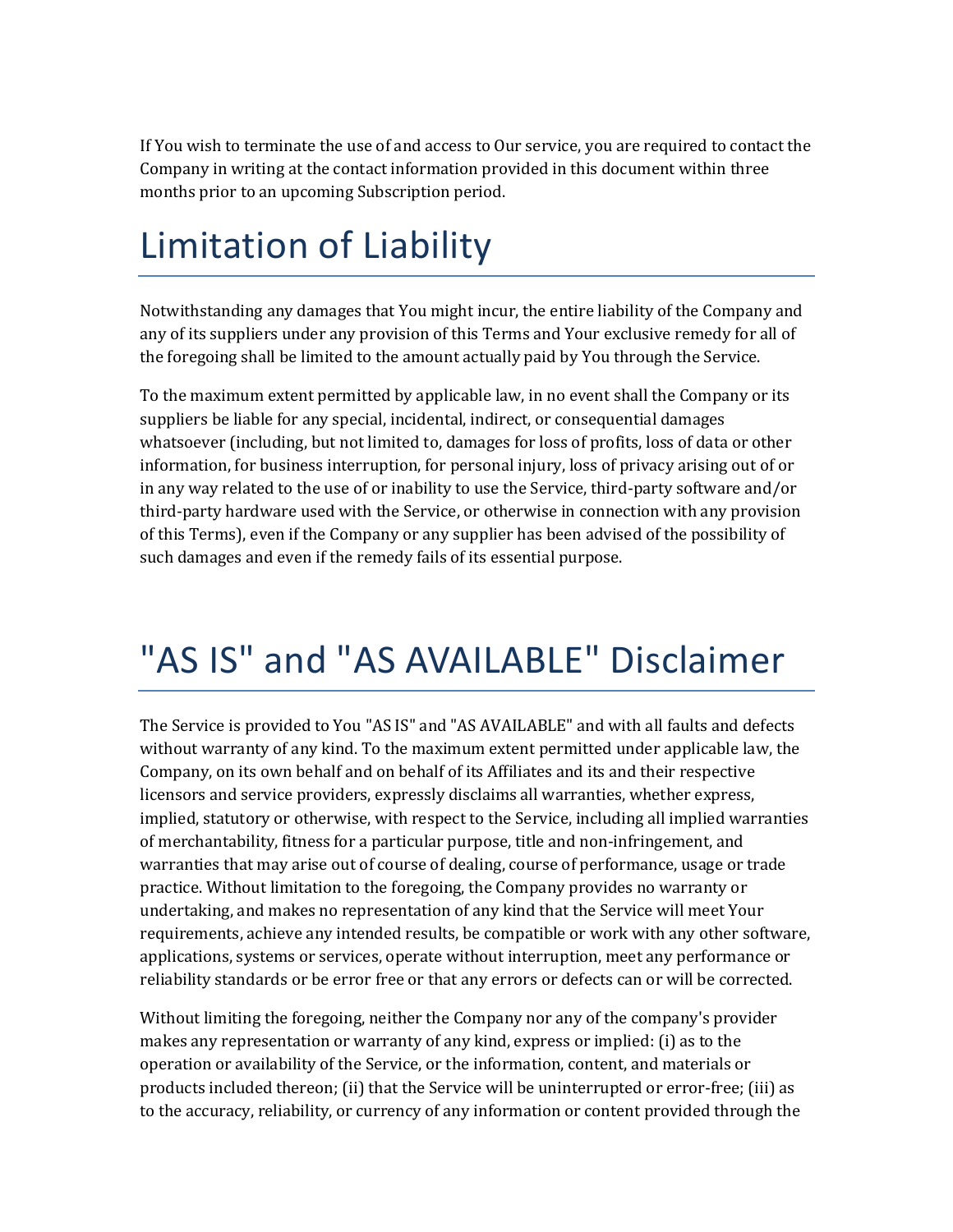Service; or (iv) that the Service, its servers, the content, or e-mails sent from or on behalf of the Company are free of viruses, scripts, trojan horses, worms, malware, timebombs or other harmful components.

Some jurisdictions do not allow the exclusion of certain types of warranties or limitations on applicable statutory rights of a consumer, so some or all of the above exclusions and limitations may not apply to You. But in such a case the exclusions and limitations set forth in this section shall be applied to the greatest extent enforceable under applicable law.

## Governing Law and Disputes Resolution

The Danish legislation shall govern this Terms and Your use of the Service.

If You have any concern or dispute about the Service, You agree to first try to resolve the dispute informally by contacting the Company.

In the event of disagreements regarding the contractual relationship that cannot be resolved amicably, the dispute must be settled in accordance with Danish law with jurisdiction at the Court in Kolding.

### Severability and Waiver

### **Severability**

If any provision of these Terms is held to be unenforceable or invalid, such provision will be changed and interpreted to accomplish the objectives of such provision to the greatest extent possible under applicable law and the remaining provisions will continue in full force and effect.

### **Waiver**

Except as provided herein, the failure to exercise a right or to require performance of an obligation under this Terms shall not effect a party's ability to exercise such right or require such performance at any time thereafter nor shall be the waiver of a breach constitute a waiver of any subsequent breach.

# Changes to These Terms and Conditions